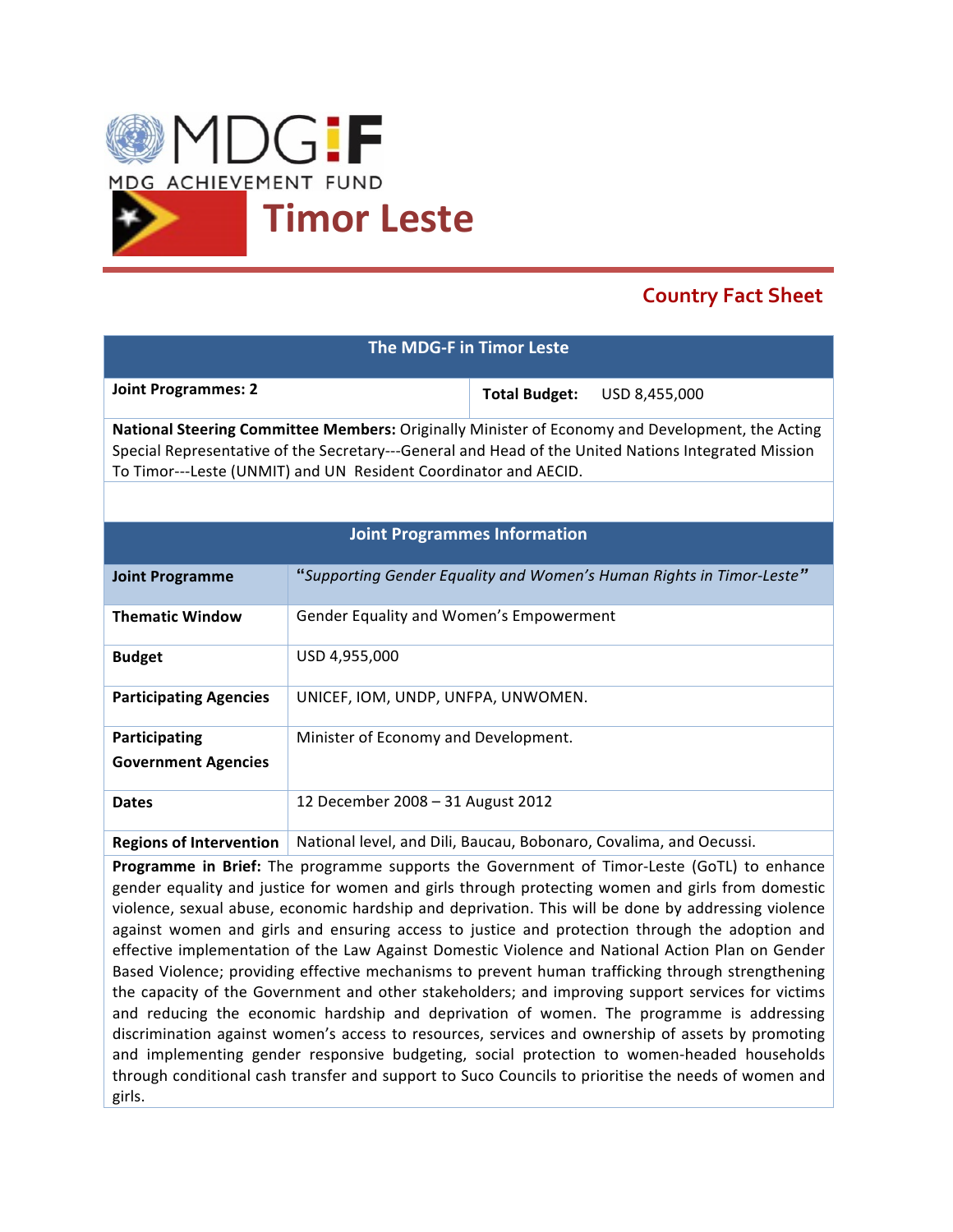## Main Achievements<sup>1</sup>

- The JP played a key role in moving forward the process of consultation, drafting and approval of the Law against Domestic Violence, the costing of its National Action Plan (NAP) and its monitoring framework. The JP was also the force behind the consultation and drafting process for the proposed Law against Human trafficking, which is pending approval. The highly participatory drafting process for the law on Domestic Violence is perceived as a best practice which should be further documented for possible replication.
- Reduced vulnerability of women and girls through the establishment of a social protection scheme' was achieved through the support provided to the Bolsa da Mae scheme. The JP also supported outreach mechanisms to victims through existing referral networks, leading to increased coordination of services and better practices, in the form of agreed SOPs or protocols, also providing direct support to outreach services, such as shelters, safe houses, orphanages or NGOs in charge of providing legal support. The development of standard operating procedures (SOPs) for national police, gender based violence and human trafficking, was widely perceived as one of the JP's strengths.

| <b>More information</b>                                                                              | http://www.mdgfund.org/program/supportinggenderequalityandwomen%         |  |  |
|------------------------------------------------------------------------------------------------------|--------------------------------------------------------------------------|--|--|
|                                                                                                      | E2%80%99shumanrightsnationbuildingtimorleste                             |  |  |
|                                                                                                      |                                                                          |  |  |
| <b>Joint Programme</b>                                                                               | "Joint programme on promoting sustainable food and nutrition security in |  |  |
|                                                                                                      | Timor Leste"                                                             |  |  |
| <b>Thematic Window</b>                                                                               | Children, Food Security and Nutrition                                    |  |  |
| <b>Budget</b>                                                                                        | USD 3,500,000                                                            |  |  |
| <b>Participating Agencies</b>                                                                        | UNICEF, WHO, FAO, WFP.                                                   |  |  |
| Participating                                                                                        | Ministry of Health (MoH), Ministry of Agriculture and Fisheries (MAF),   |  |  |
| <b>Government Agencies</b>                                                                           | Ministry of Education (MoE), Ministry of Tourism, Commerce and Industry  |  |  |
|                                                                                                      | (MTCI), Ministry of Social Solidarity (MSS).                             |  |  |
| <b>CSOs</b>                                                                                          | Alola Foundation, Pastoral da Crianca, Kailalo, Caritas, Moris Foun,     |  |  |
|                                                                                                      | Hamordade, Fundassaun Hadomi Progresu and Y-ACTS                         |  |  |
| <b>Dates</b>                                                                                         | 13 November 2009 - 31 March 2013                                         |  |  |
| <b>Regions of Intervention</b>                                                                       | Aileu, Baucau, Manatuto and Oecusse.                                     |  |  |
| Programme in Brief: The main objective of the joint programme (JP) was to strengthen institutional   |                                                                          |  |  |
| capacity and service delivery mechanisms to improve and manage the nutritional status of women of    |                                                                          |  |  |
| reproductive age and under-five children. The implementation strategy of the JP aimed to achieve the |                                                                          |  |  |
| following objectives: Improved health and nutritional status of pregnant and lactating women and     |                                                                          |  |  |

 $1$  Arbulu, A. (2012) Independent Final Evaluation of the MDG-F Joint Programme in Timor-Leste: Joint programme on promoting sustainable food and nutrition security in Timor Leste